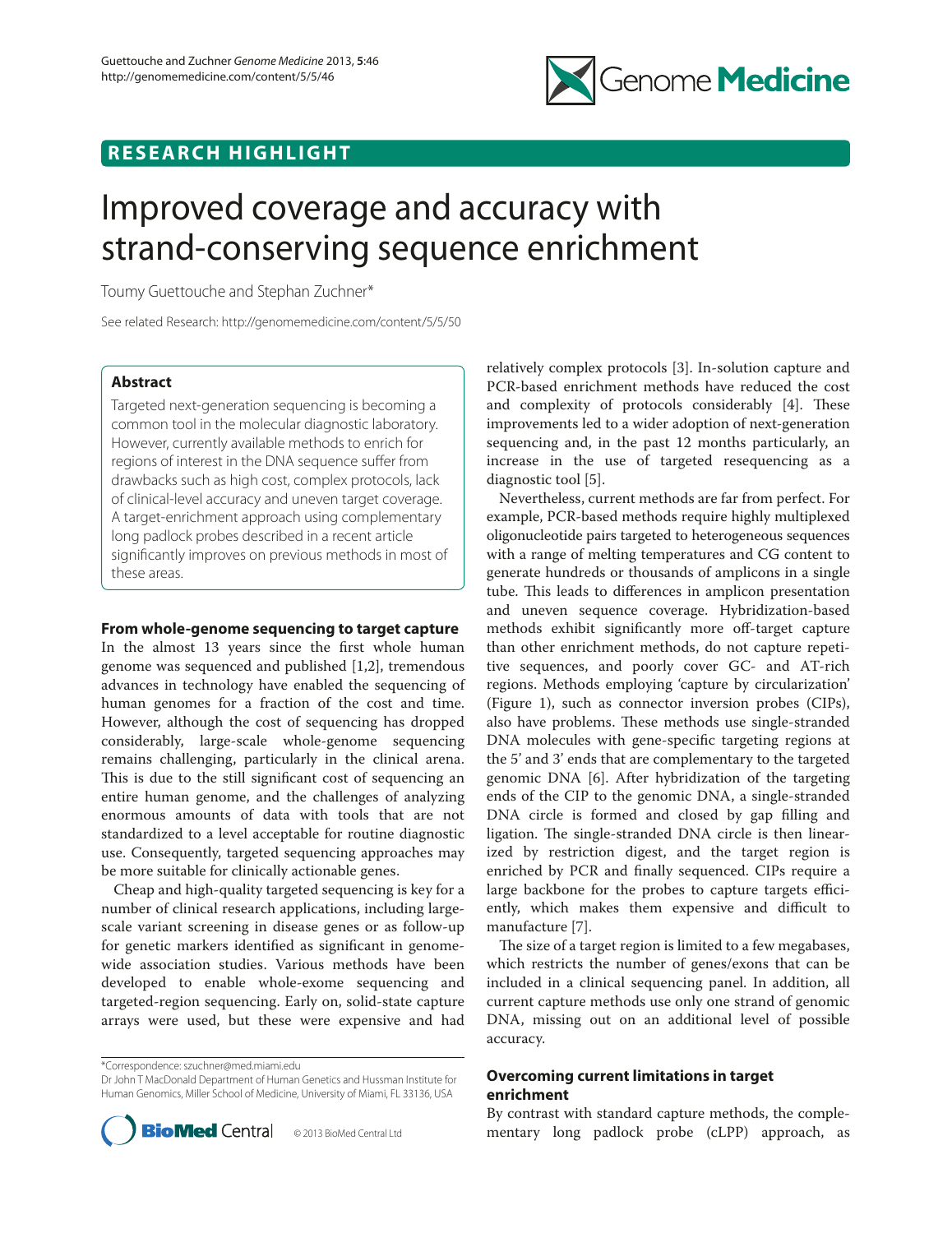

presented by Shen *et al*. in a recent article [8], captures both strands of the target region, effectively doubling the target sequence information compared with other capture methods. This is achieved by generating doublestranded CIPs that are incubated at high temperatures to create single DNA strands, and then hybridized to the sense and antisense strands of genomic DNA, effectively forming two complementary single-stranded DNA circles. In addition, cLPP enables the sequencing of both strands in both the forward and reverse direction (Shen *et al*. call this reciprocal paired-end sequencing), resulting in a total of four unique sequence reads per template. This redundancy reduces uneven coverage due to differences in the amplification efficiencies of the target regions, and increases coverage and accuracy. This should lead to increased confidence in variant calls in the downstream bioinformatics analysis, and might allow for a reduced average depth of sequence coverage resulting in less sequencing per sample - thus lowering cost. Shen *et al*. also demonstrate that copy number variation (CNV) detection can be improved with this enrichment method owing to its significantly better discrimination of high- and low-covered targets.

An additional interesting potential application for cLPP is the targeted resequencing of problematic DNA samples derived from formalin-fixed paraffin-embedded (FFPE) tissues. DNA extracted from FFPE samples frequently contains lesions such as abasic sites that lead to a significant increase in sequencing errors when using traditional single-strand sequence capture methods [9]. Owing to the ability of cLPP to capture both strands, it

could become a compelling option for targeted resequencing of these sample types. Although cLPP appears to be better suited than traditional CIPs for clinical use, both methods require a large sample size to be economical because of the initial cost of assay development. Furthermore, to our knowledge, reagents based on cLPP are not yet commercially available, which poses a challenge to its widespread adoption.

#### **Conclusion**

cLPP is an innovative new approach for high-throughput target enrichment for next-generation sequencing. It improves on a number of shortcomings of current targeted sequencing methods such as accuracy, CNV detection and cost. Most compelling is its ability to preserve strand information and separately sequence sense and antisense strands. Beyond the resulting improvement of variant detection fidelity, other applications that rely on doublestrand targeting could benefit. Such applications include problematic DNA samples, where redundancy is important to retrieve as much information as possible because of damage to a single DNA strand.

#### **List of abbreviations**

CIPs, connector inversion probes; cLPP, complementary long padlock probes; CNV, copy number variation: FFPE, formalin-fixed paraffin-embedded.

#### **Competing interests**

The authors declare that they have no competing interests.

Published: 29 May 2013